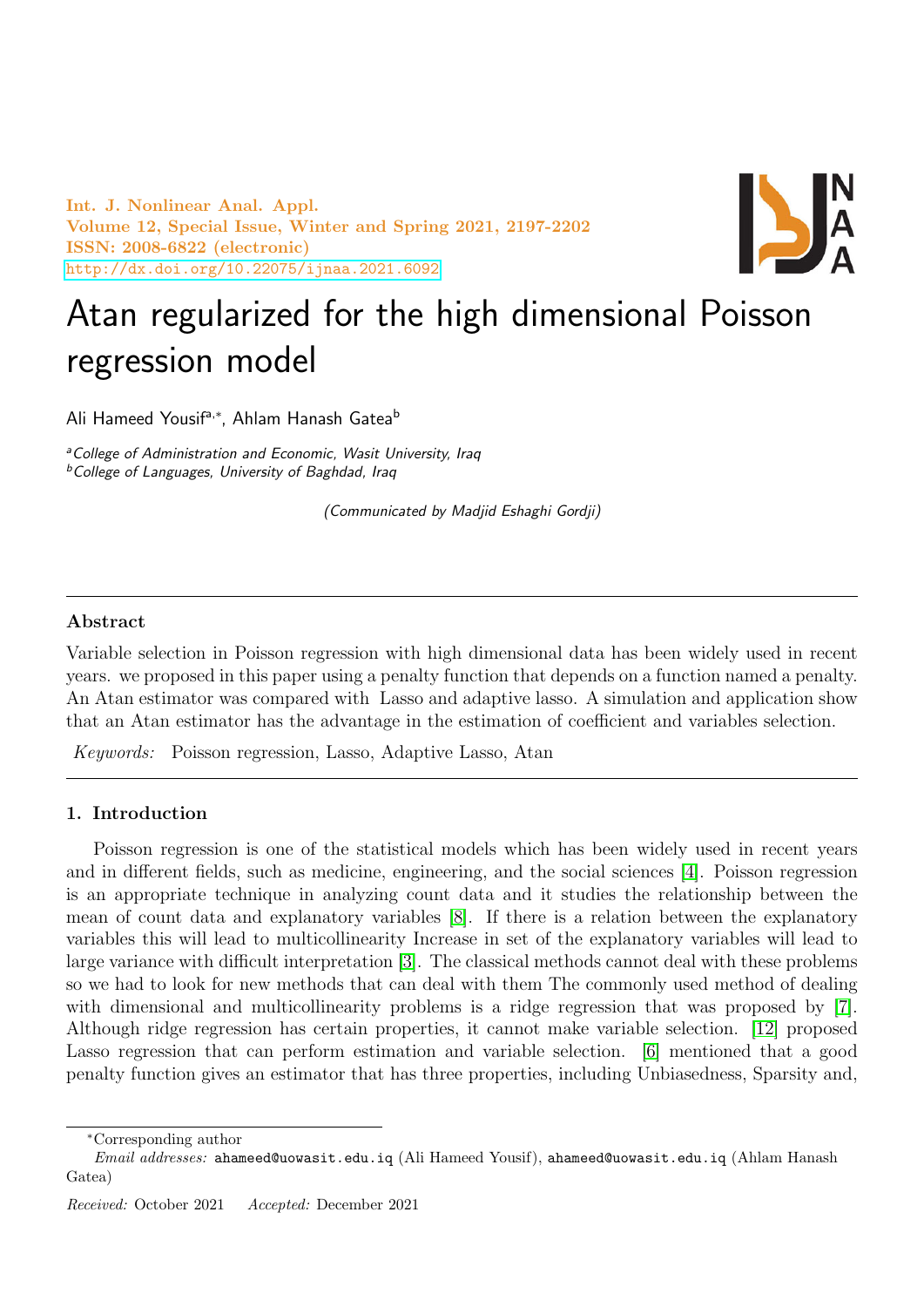Continuity. [\[10\]](#page-5-6) introduced an algorithm for compute the estimators in generalized linear models. [\[2\]](#page-5-7) focused on the identification of outliers in the Poisson regression model. [\[3\]](#page-5-2) did a modification on adaptive Lasso to get an adjusted Lasso. [\[17\]](#page-5-8) studied the performance of estimators for Poisson regression models with highly correlated variables. [\[9\]](#page-5-9) proposed using the elastic net method for Poisson regression model in state estimation and variable selection. [\[15\]](#page-5-10) proposed using LAD-Atan estimator in the regression model with high dimensional data. [\[16\]](#page-5-11) proposed using a new penalty Atan for the quantile Regression with high dimensional data. [\[14\]](#page-5-12) proposed robust LAD-Shrink set estimator in regression model with high dimensional data. In this paper, we proposed using a new a penalty functions in the Poisson regression with high dimensional data named Atan. This paper is organized as follows. In the second part includes the maximum likelihood method for poisson regression. The third part includes the regularized poisson regression with Lasso, Adaptive Lasso estimators. The fourth part presents the Atan poisson regression with high dimensional data. The fifth and sixth parts illustrate simulation results and application. Finally, the seventh part is devoted to presenting research conclusions.

#### 2. Maxumim Likelihood Method for Poisson Regression

Let  $y_i$  represents a number of events according to the Poisson distribution with means  $\mu_i$  where the probability function is shown in the following formula:

$$
f(y_i|x_i) = \frac{\mu_i^{y_i} e^{-\mu_i}}{y_i!}; \quad y_i = 0, 1, 2, \dots
$$
\n(2.1)

Let  $\mu_i = exp(x_i' \beta)$  represents the conditional mean in Poisson regression method. Let  $y_1, y_2, ..., y_n$ are observations according to Poisson distribution with mean  $\mu_i$ , then the likelihood function for observations are shown in the following formula:

$$
L(y_i, \mu_i) = \frac{\left(\prod_{i=1}^n \mu_i^{y_i}\right)(e^{-\sum_{i=1}^n \mu_i})}{\prod_{i=1}^n y_i}
$$
\n(2.2)

when we taking log of the above equation, we get:

$$
l(\beta) = \sum_{i=1}^{n} y_i \log(\mu_i) - \sum_{i=1}^{n} \mu_i - \log\left(\prod_{i=1}^{n} y_i!\right)
$$
 (2.3)

but  $\mu_i = exp(x_i' \beta)$  then

<span id="page-1-0"></span>
$$
l(\beta) = \sum_{i=1}^{n} y_i x_i' \beta - \sum_{i=1}^{n} \exp(x_i' \beta) - \log \left\{ \prod_{i=1}^{n} y_i! \right\}
$$
 (2.4)

By performing the partial differentiation of equation [\(2.4\)](#page-1-0) with respect to  $\beta$  and using the weighted iterative least squares algorithm, the maximum likelihood estimator for  $\beta$  is as follows [\[4\]](#page-5-0):

$$
\hat{\beta}_{ML} = (\acute{X}\acute{W}X)^{-1}(\acute{X}\acute{W}\hat{z})\tag{2.5}
$$

Where the  $\hat{W}$  represent a matrix diagonal with diag  $(\mu_i)$  and  $\hat{z}$  is a vector equal to

$$
\hat{z} = \log(\mu_i) + \frac{y_i - \hat{\mu_i}}{\hat{\mu_i}}
$$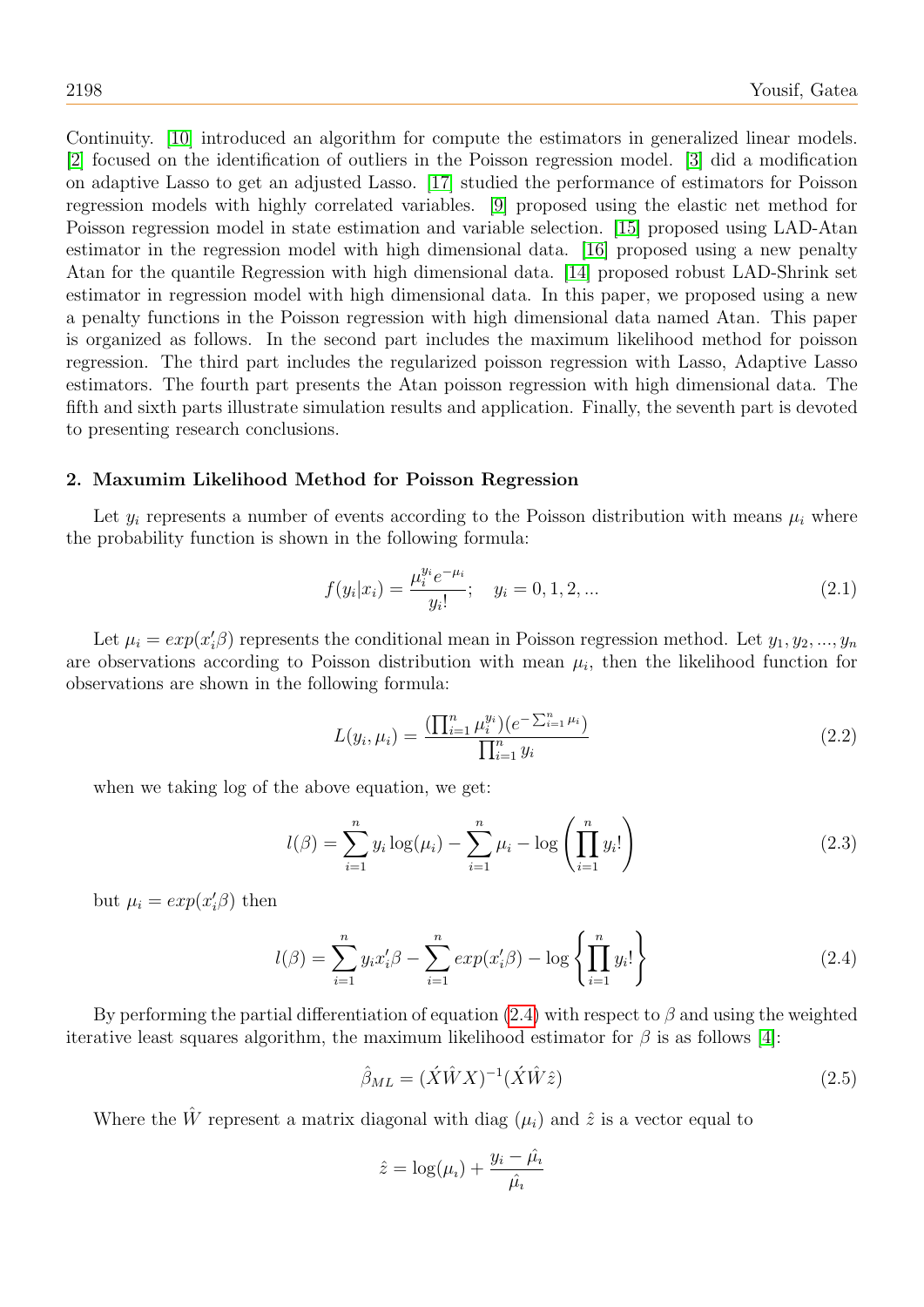#### 3. Regularized Poisson Regression

The classical methods for estimating parameters of the Poisson regression model is not suitable deal with high dimensional data. The appropriate method to deal with high dimensional data is called the regularized method which has been widely used to overcome high dimensional problems in the Poisson regression model and to improve the accuracy of prediction and we can get the estimator by minimizing the following [\[3,](#page-5-2) [11\]](#page-5-13).

$$
\hat{\beta} = \arg\min_{\beta} \{-l(\beta) + P_{\lambda}(\beta)\}\tag{3.1}
$$

Where  $P_{\lambda}$ . represents the penalty function, where there are many penalty functions used in Poisson regression. One poplar penalty called Lasso was proposed by [\[12\]](#page-5-4), the idea of Lasso put restricted to coefficients is equal to the sum absolute of coefficients. The lasso estimator becomes one of the estimators that is widely used in the analysis of regression models because it makes estimation and selection of variable. The term of penalty for the lasso is as follows.

$$
P_{\lambda}(|\beta|) = \sum_{j=1}^{p} |\beta_j| \tag{3.2}
$$

Where  $\lambda$  is a penalty parameter, then lasso for poisson regression model

$$
\hat{\beta}_{\text{Lasso}} = \arg \min_{\beta} \left\{ -l(\beta) + \lambda \sum_{j=1}^{p} |\beta_j| \right\} \tag{3.3}
$$

[\[18\]](#page-5-14) proposed the unbiased penalty called Adaptive Lasso, that uses different weights for the coefficients. The Adaptive Lasso leads to reduce bias in the process of selecting variables and thus determines the appropriate model. The Adaptive Penalty Function LASSO came after [\[12\]](#page-5-4) who suggested a penalty function called LASSO, in which Zou proved that LASSO Penalty Function is a biased function as a result of its dependence on a single weight for all coefficients. The Adaptive LASSO penalty is shown in the following formula

$$
P_{\lambda}(|\beta|) = \sum_{j=1}^{p} w_j |\beta_j| \tag{3.4}
$$

Where  $w_i$  represents a vector with px1 and compute by the following formula.

$$
w_j = [abs(\beta_j)]^{\gamma}
$$
\n(3.5)

And  $\gamma$  is positive constant equal and  $\gamma > 0$ 

[\[3\]](#page-5-2) used adaptive lasso for poisson regression model

$$
\hat{\beta}_{\text{ALasso}} = \arg \min_{\beta} \left\{ -l(\beta) + \lambda \sum_{j=1}^{p} w_j |\beta_j| \right\}
$$
\n(3.6)

#### 4. Atan Poisson Regression Method

In this section, we proposed using Atan penalty in Poisson Regression to get estimation and variable selection with the same time. Atan penalty has been proposed by [\[13\]](#page-5-15) to include the following formula: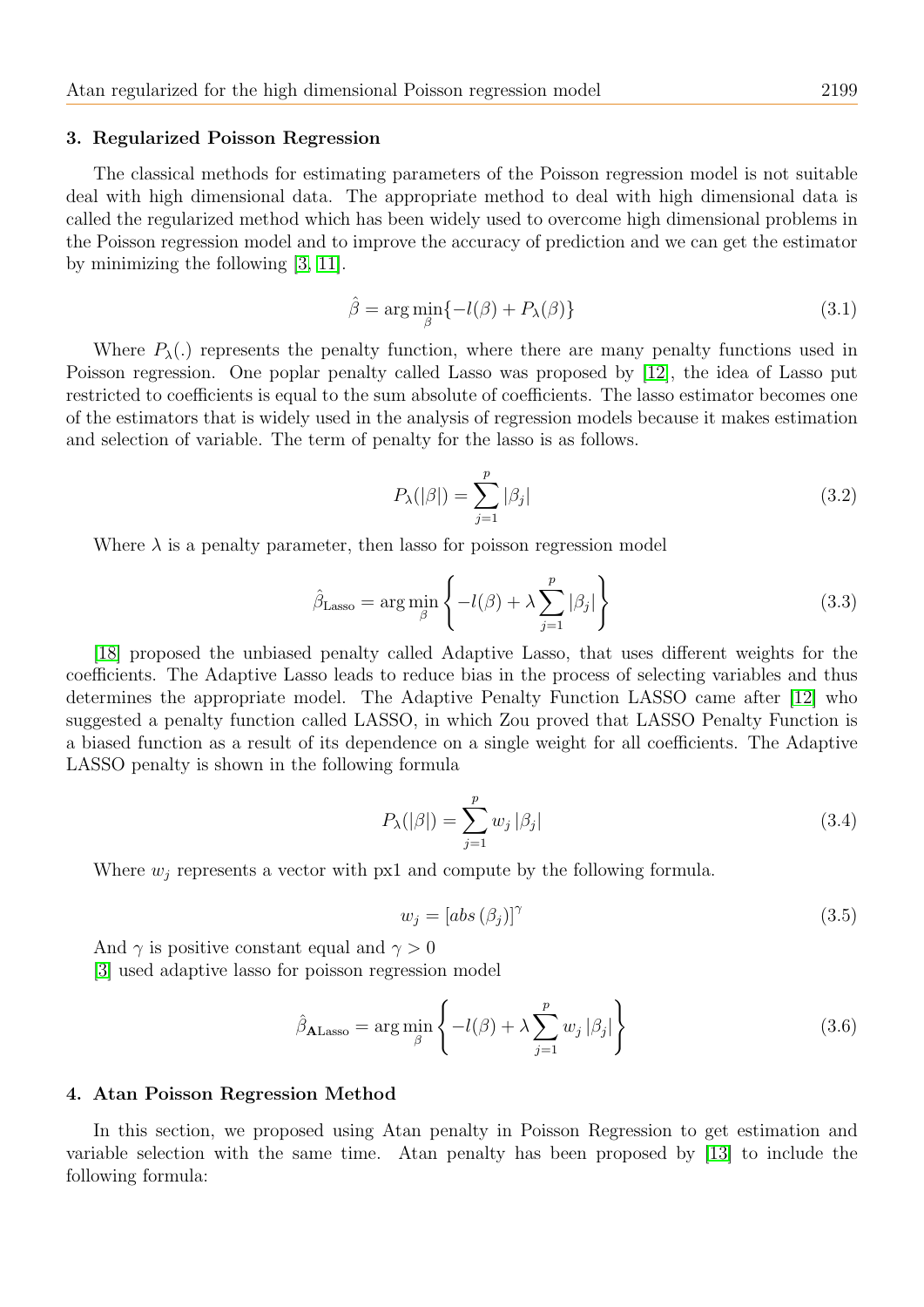$$
P_{\lambda,\alpha}(|\beta|) = \lambda \left(\alpha + \frac{2}{\pi}\right) \arctan\left(\frac{|\beta|}{\alpha}\right); \quad \alpha = 0.005
$$
 (4.1)

Then the estimator of Poisson Regression with using Atan penalty can be computed as follows :

$$
\hat{\beta}_{\text{Atan}} = \arg\min_{\beta} \{-l(\beta) + \lambda P_{\lambda,\alpha}(|\beta|)\}\tag{4.2}
$$

#### 5. Simulation

In order to compare the behavior of the regularized estimators of the poisson regression with high-dimensional data, simulations were used by the Monte Carlo method. In simulation experiments, the response variable is generated through a Poisson distribution with mean  $\mu_i = exp(x_i' \beta)$ . The explanatory variables are generated by  $x \sim N_p(0, \sum)$ , where  $\sum_{ij} = \rho^{|i-j|}$ , where  $\rho = 0.5$ . The simulation experiments were repeated 200 times. The sample sizes are 30, 60, and 100. The default values for the parameters are as follows:

First experiment:  $\beta = (3, 1.5, 0, 0, 2, 0, ..., 0), p = 10.$ Second experiment:  $\beta = (1.5, 0.5, 0, 1, 0, 0, 1.5, 0, 0, 0, 1, 0, \ldots, 0), p = 15.$ 

In the simulation study, we relied on a mean square error (MSE) as criteria for comparison among the estimators who also used two other two criteria for measuring variable selection: (FNR) and (FPR) were proposed by [\[1\]](#page-5-16).

| $\mathbf n$ | Estimators     | <b>MAPE</b> | <b>FPR</b> | <b>FNR</b> |
|-------------|----------------|-------------|------------|------------|
| 30          | LASSO          | 0.18193     | 0.35       |            |
|             | Adaptive LASSO | 0.09951     | 0.33       |            |
|             | Atan           | 0.08721     | 0.24       |            |
| 60          | LASSO          | 0.23813     | 0.31       | $\Omega$   |
|             | Adaptive LASSO | 0.05943     | 0.29       | $\Omega$   |
|             | Atan           | 0.04713     | 014        | $\Omega$   |
| 100         | LASSO          | 0.24326     | 0.28       | $\Omega$   |
|             | Adaptive LASSO | 0.03079     | 0.25       |            |
|             | Atan           | 0.01849     | 0.10       |            |

<span id="page-3-0"></span>Table 1: simulation results of the first experiment for all estimators

From Table [1](#page-3-0) and [2,](#page-4-0) We note that the simulation results were as follows. For the first experiment  $p = 10$  and  $n = 50, 100, 150$  respectively and the second experiment  $p = 15$  and  $n = 50, 100, 150$  respectively, the Atan estimator has excellent performance in estimation and variable selection because it has the lower values of MSE, FNR and FPR respectively. While the Adaptive Lasso estimator came in the second rank in estimation and variable selection., le the Lasso estimator came in the last rank in estimation and variable selection.

#### 6. Application

In this section, we used real data to represent a study of prostate cancer for patients based on a study in [\[5\]](#page-5-17).The data set consist of eight predictors: (lcavol), (lweight), age, (lbph), (svi), (lcp),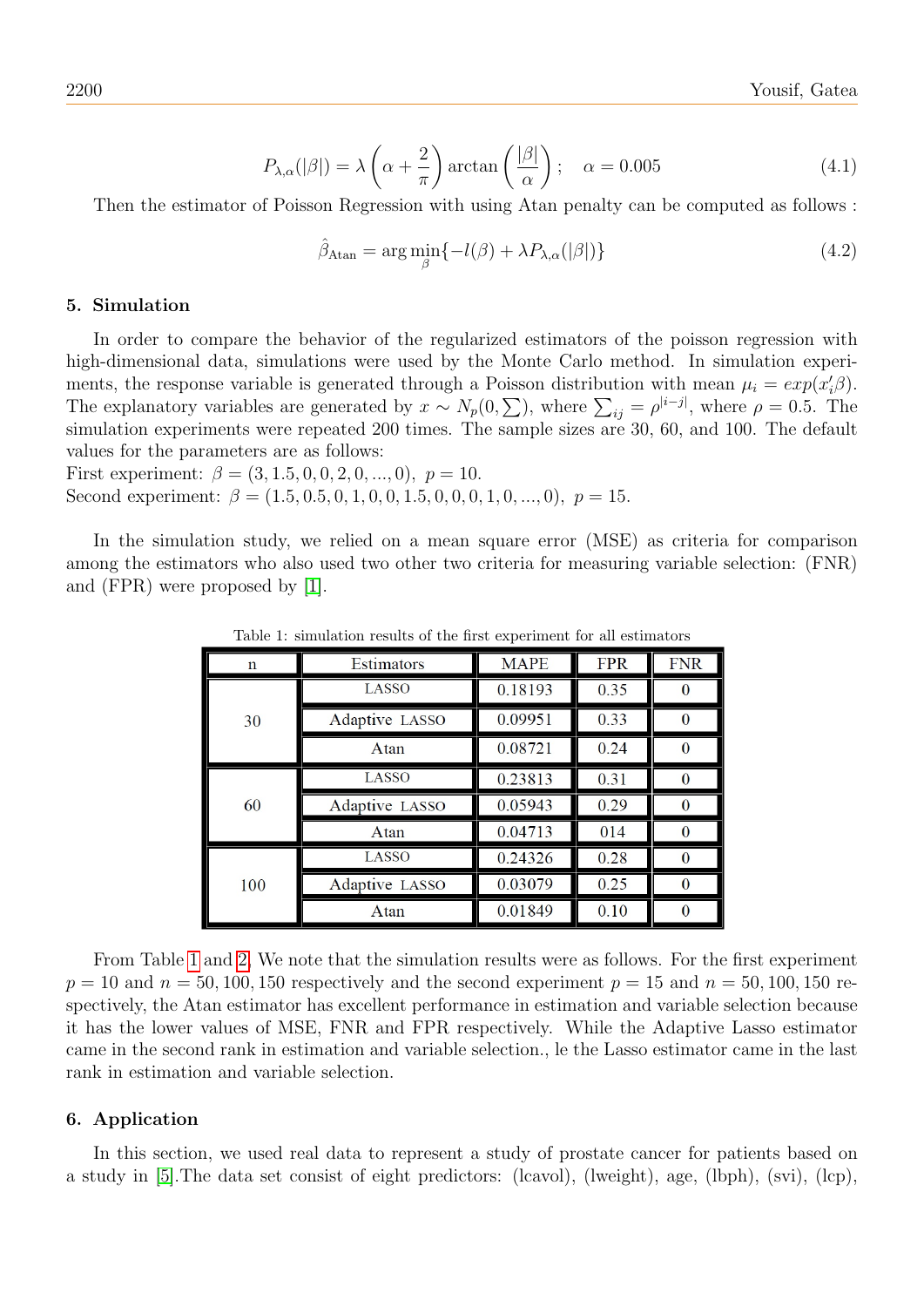| N   | Estimators     | <b>MAPE</b> | <b>FPR</b> | <b>FNR</b> |
|-----|----------------|-------------|------------|------------|
| 50  | LASSO          | 0.19224     | 0.28       |            |
|     | Adaptive LASSO | 0.17104     | 0.22       |            |
|     | Atan           | 0.13942     | 0.18       |            |
| 100 | LASSO          | 0.09728     | 0.20       |            |
|     | Adaptive LASSO | 0.09514     | 0.13       |            |
|     | Atan           | 0.11329     | 0.11       |            |
| 150 | LASSO          | 0.09427     | 0.15       |            |
|     | Adaptive LASSO | 0.09032     | 0.12       |            |
|     | Atan           | 0.06140     | 0.09       |            |

<span id="page-4-0"></span>Table 2: simulation results of the second experiment for all estimators

(gleason) and (pgg 45), while the response variable is (lpsa) with 97 patients. The results of the application section were displayed in the table [3.](#page-4-1)

Estimators LASSO **Adaptive LASSO** Atan 0.04245 0.23224 0.6246 (Intercept) 0.48924 0.6545 Lcavol 0.17104 Lweight 0.13942 0.47335  $\bf{0}$  $\overline{0}$  $\overline{0}$  $\overline{0}$ Age Lbph 0.09514 0.02452 0.0240 0.52579 0.9701 Svi 0.11329 0.09427 Lep  $\boldsymbol{0}$  $\bf{0}$ Gleason  $\bf{0}$  $\overline{0}$  $\boldsymbol{0}$ Pgg 45  $\boldsymbol{0}$  $\boldsymbol{0}$  $\boldsymbol{0}$ 

<span id="page-4-1"></span>Table 3: simulation results of the second experiment for all estimators

From Table [3](#page-4-1) we note that the lasso estimator has 5 nonzero coefficients, MCP estimator has 4 nonzero coefficients, while Atan estimator has 3 nonzero coefficients,

That means Atan estimator is the best in estimation and variable selection.

# 7. Conclusion

A study of Atan was proposed by applying the regularized poisson regression. Atan, Lasso and adaptive Lasso were compared based on the simulation and application. The results of the